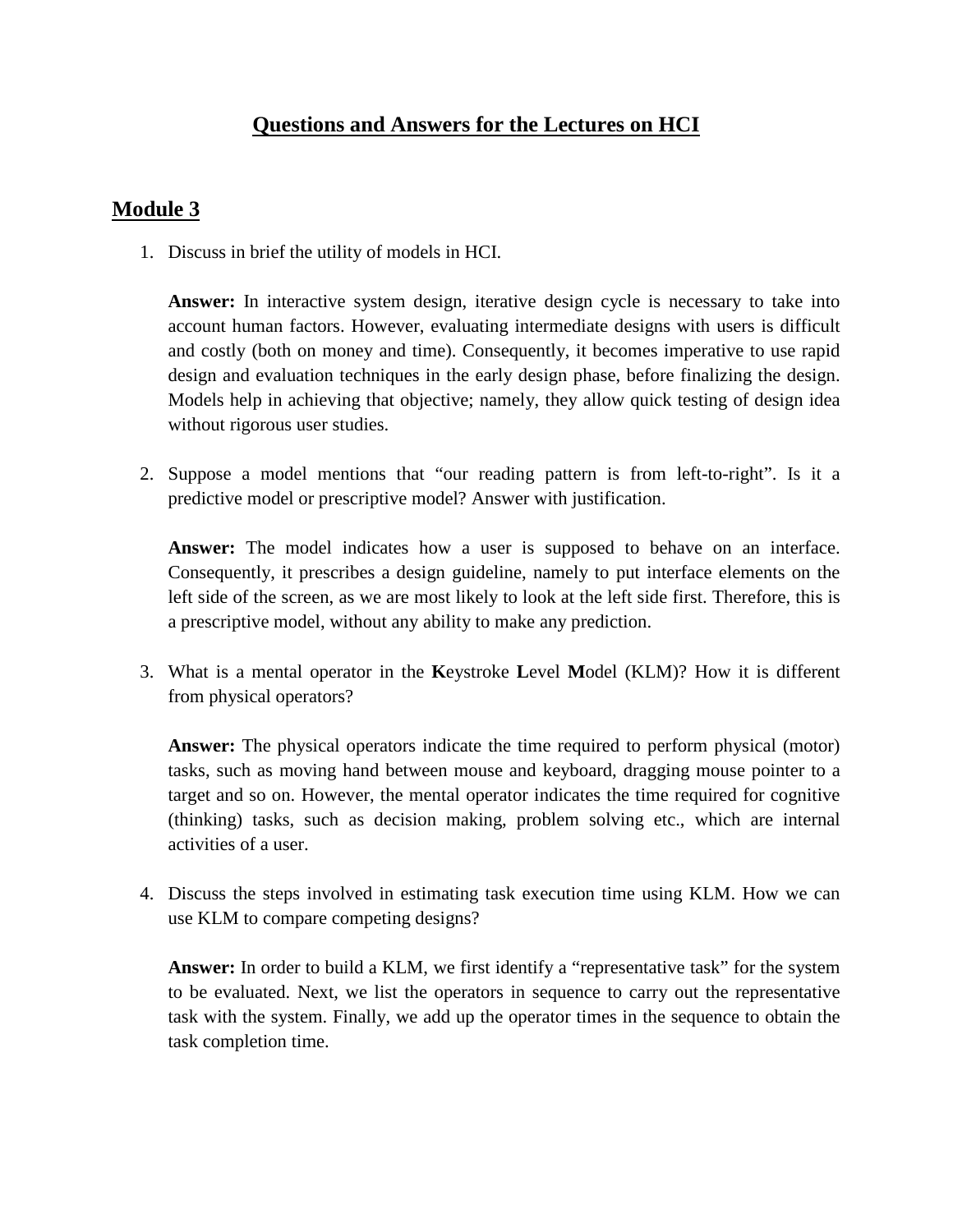We can use KLM to compare two designs by comparing the completion times of the same (representative) task for the two designs.

5. Discuss the key differences between KLM and (CMN)GOMS.

**Answer:** Although KLM belongs to the GOMS family of models in which the (CMN)GOMS also belongs, there are some difference between the two. (CMN)GOMS is much more robust in modeling human cognitive behavior than KLM, which is a very simple and sequential cognitive model. In (CMN)GOMS, cognitive process is modeled as a hierarchy of goals, thus revealing more complexities than KLM. From the hierarchy, we can reason about the extent of memory recall and decision making involved. This gives us an extra way to compare to designs along with the task completion time measure.

6. How to measure difficulty of a target acquisition task?

**Answer:** According to the Fitts' law, the difficulty of a target acquisition task in a rapid, aimed movement can be measured in terms of the distance of the target (D) and the width of the target (W) as,  $ID = log_2(D/W+1)$ . The unit of ID is in *bits*.

7. What is throughput? How it can be used in the design of interactive systems?

**Answer:** Throughput (TP) is a measure of the task execution performance of a system under rapid, aimed movement. It came from the idea of the "index of performance (IP)" proposed by Fitts and is defined as the ratio of the index of difficulty (ID) of a target acquisition task to that of the time to acquire the target (movement time or MT), i.e., TP=ID/MT.

For a design, we collect throughput data from a set of users for different task difficulties (by varying distance and target width). The mean throughput for all users over all task difficulties represents the average user performance for the test condition. We can compare this average throughput for alternative designs.

8. Discuss how the Fitts' law can be used to predict performance.

**Answer:** From the Fitts' law, an expression is derived to compute the movement time (MT) of a target acquisition task under rapid, aimed movement:  $MT = a+b \log_2(D/W+1)$ . Using this expression, we can calculate average MT of the same set of tasks for two designs and then compare the two average values.